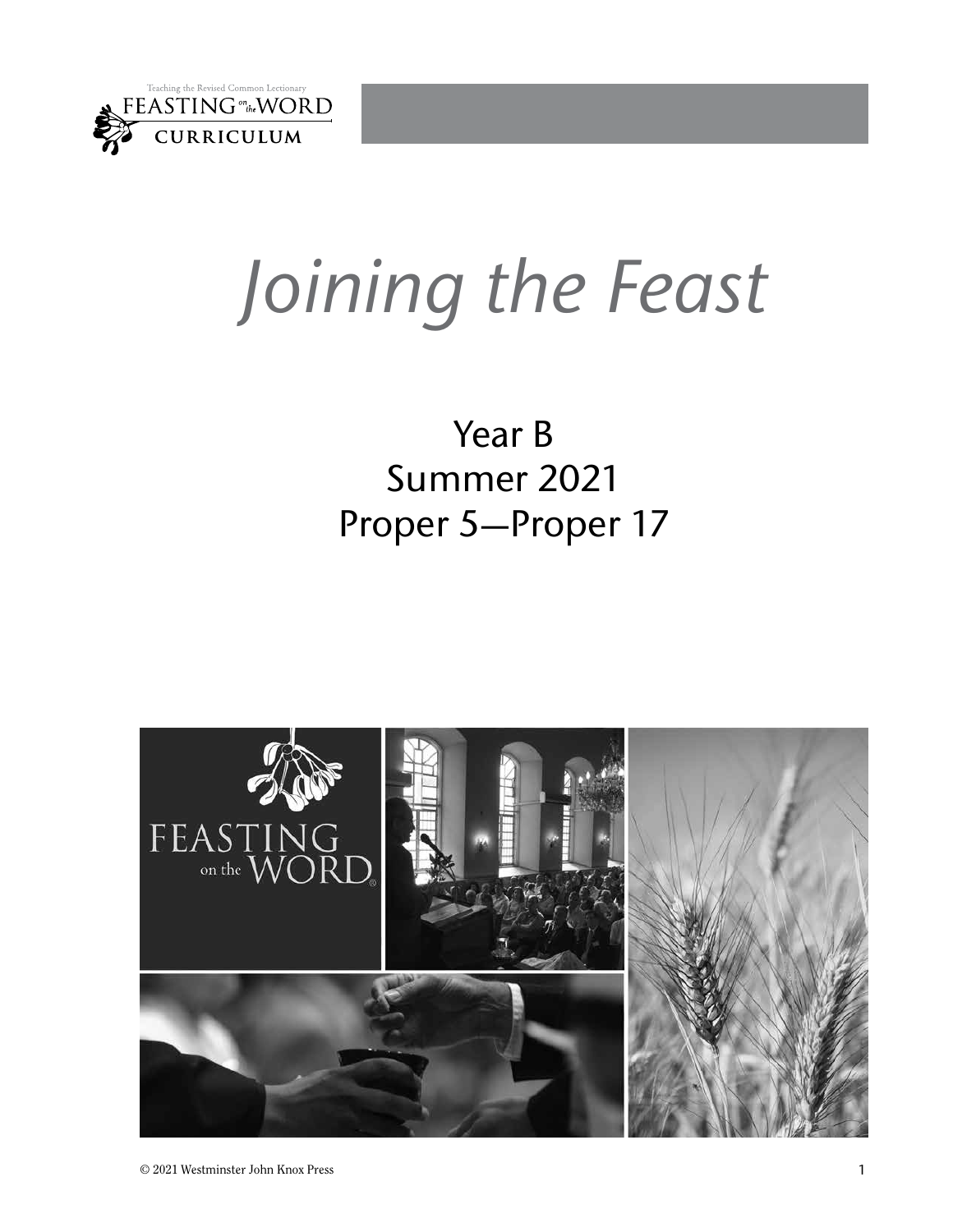

## What you will find in *Joining the Feast*!

#### **The Church Year Calendar**

Describes the important church festivals and special days for the coming season. It provides theological reflections on their importance for the church's life and our own lives.

#### **The Shape of the Season**

Presents an overview of the focus scriptures for the weeks in the coming season. It discusses the biblical and theological significance of each of the passages.

#### **Joining Worship and Learning: Making the Connections and Time with Children**

In this section of *Joining the Feast,* you will find charts that list connections between activities in the age-level materials and worship. A story to use in the children's time during worship follows the chart for each week. Notice that some songs are used by several age levels but not in the same session. If you are interested in including a prayer, poetry, or artwork from an age level, speak with the leader in advance. May your congregational worship be enlivened by these suggestions to join worship and learning.

#### **Joining Mission and Learning**

Help the participants in *Feasting on the Word Curriculum* resources connect with existing service opportunities in your congregation. Review this list, and offer suggestions to the leaders. Give this chart to the chair of the mission or outreach committee so that the work of the committee can be strengthened through the church school.

#### **Litanies and Prayers**

A selection of poetic prayers and responsive readings that helps worship leaders connect the church's educational and worship experiences to find fullness and blessing in the praise and service of God.

#### **Children's Bulletins**

A fun activity page is provided weekly to give children a sense of belonging and help them feel welcome in the worship experience. These special children's bulletins connect their worship experience to the education themes.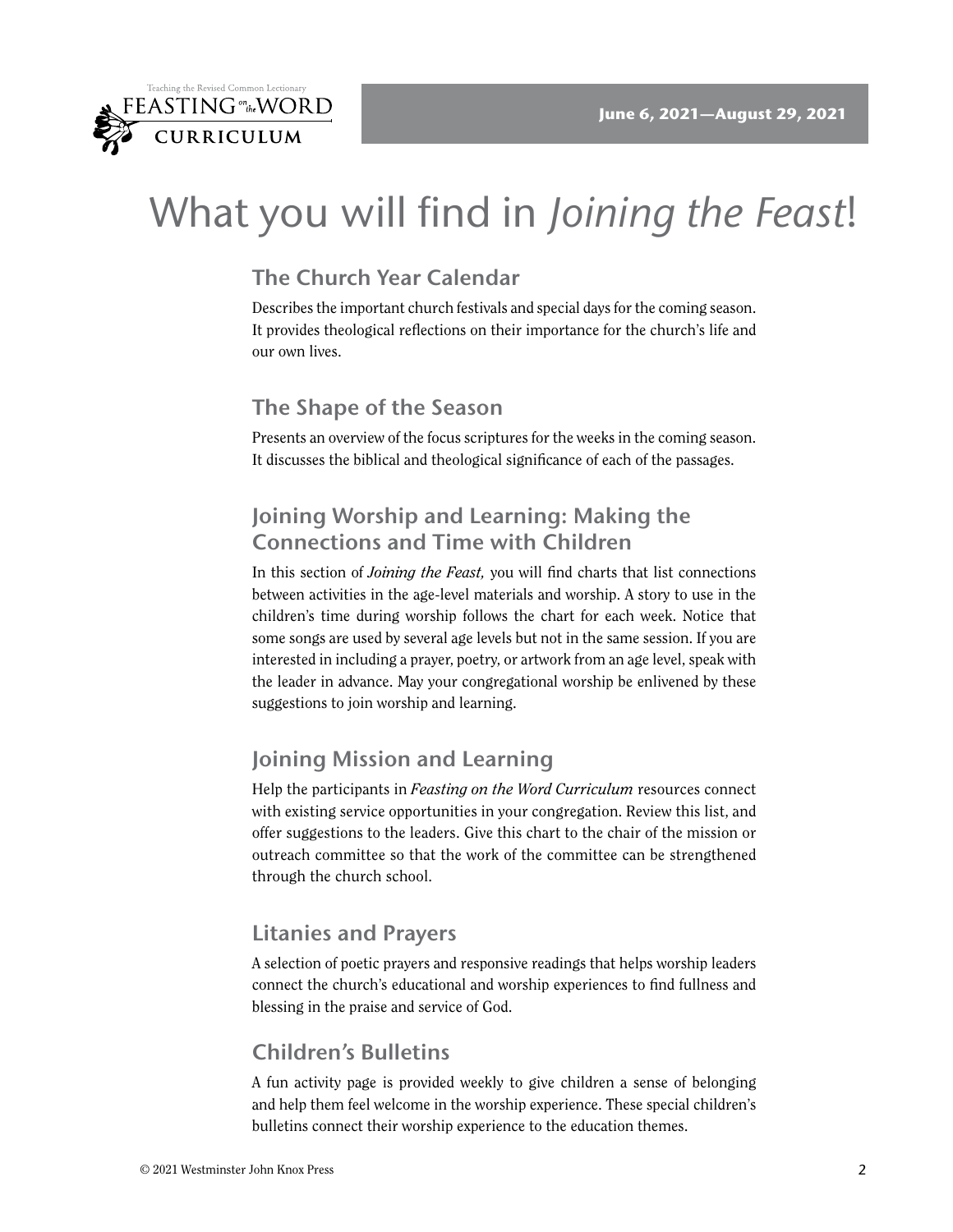

## *Joining the Feast*

We invite you to "Join the Feast"!

Our exciting *Feasting on the Word Curriculum* offers great opportunities for the local church. Pastors, educators, and participants can experience the wonder of God's nourishing word to us. For church schools, for study groups, and in preparation for teaching and preaching, the resources here will deepen and strengthen our faith. We have an amazing "feast" set before us! We desire and can find further understanding in our faith—of who God is and what God has done!

*Joining the Feast* helps pastors, educators, and worship leaders plan for education and worship. We want to assist in reflecting on how to incorporate scriptural and seasonal emphases across different parts of the church's life.

*Joining the Feast* can be shared in education and worship committees. It enables important biblical themes to be integrated into the church's study and worship experiences. A chart of suggestions for ways educational emphases can be used in worship is a feature of what follows here. Church school teachers can discuss these materials with each other to enhance education for all age levels in the church. Pastors who plan their lectionary preaching will find taking an overall look at this church season to be useful for their preparations. In all this we want to join teaching and preaching. We want the church's educational and worship experiences to find fullness and blessing in the praise and service of God!

An important goal for pastors and educators in the church is to connect or join the church's educational experience with the church's worship experience. People of all ages who participate in church school study can find their Christian faith enhanced when the Scriptures read and proclaimed in worship reinforce and expand what they have been considering in their educational time. Education and worship can be mutually supportive in helping God's word in Scripture come alive in the Sunday morning experience. Consideration of the same lectionary reading in preaching can deepen the insights gained in church school.

Pastors who want to build on what has been done in education welcome this *Feasting on the Word Curriculum*  as a way to prepare congregational members for directions into which the sermon can lead. Those who participate in the education time will find the insights gained there enhanced by preaching that considers the same passage and brings God's word to bear in fresh and nourishing ways. So as we "Join the Feast," joining the church's educational and worship dimensions can bring to life the richness of God's word in Scripture.

Donald K. McKim



© 2021 Westminster John Knox Press 3